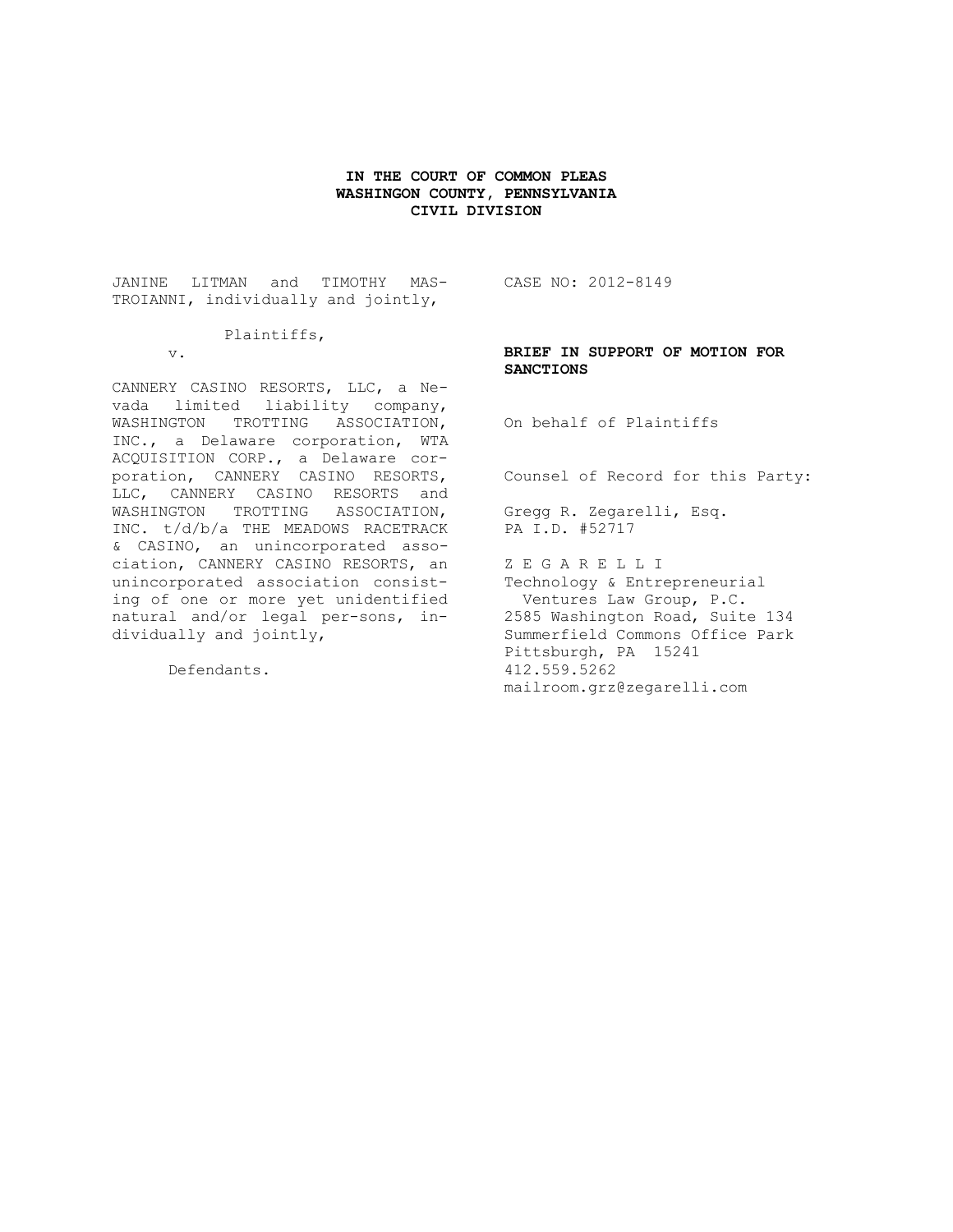# **IN THE COURT OF COMMON PLEAS WASHINGON COUNTY, PENNSYLVANIA CIVIL DIVISION**

JANINE LITMAN and TIMOTHY MAS-TROIANNI, CASE NO: 2012-8149 individually and jointly,

# Plaintiffs,

v.

CANNERY CASINO RESORTS, LLC, a Nevada limited liability company, WASHINGTON TROTTING ASSOCIATION, INC., a Delaware corporation, WTA ACQUISITION CORP., a Delaware corporation, CANNERY CASINO RE-SORTS, LLC, CANNERY CASINO RESORTS and WASHINGTON TROTTING ASSOCIATION, INC. t/d/b/a THE MEADOWS RACETRACK & CASINO, an unincorporated association, CANNERY CASINO RESORTS, an unincorporated association consisting of one or more yet unidentified natural and/or legal persons, individually and jointly,

Defendants.

 $\overline{a}$ 

#### **BRIEF IN SUPPORT OF MOTION FOR SANCTIONS**

Context is everything. This case was filed in 2012. Defendants filed three (3) sets of Preliminary Objections: to every count in each of the three sets; on the eve of the argument for the preliminary objections, Defendants filed a Motion to Dismiss for Lack of Subject Matter Jurisdiction (and after 10 months of pending litigation); Defendants then filed a Motion for Reconsideration of this Court's Order Denying Dismissal for Lack of Subject Matter Jurisdiction (with two presentations, the first to Judge Emery, and then emailed multiple supplements); Defendants refused to provide any discovery production,<sup>1</sup> for which an Order compelling responses was entered; Defendants filed a Motion to "Amend" the Discovery Order; and, Defendants have even filed Preliminary Objections to Plaintiffs' Reply to Defendants' New Matter, the subject of this motion and brief. Pleadings still are not closed and only yesterday, March 20, 2014, did Plaintiffs finally receive the first of some discovery production from Plaintiffs' June 10, 2013 request.

**BRIEF IN SUPPORT OF MOTIONS FOR SANCTIONS**

 $^1$  This Court will probably recall that Defendants were holding all production hostage and refused to produce anything (not even non-confidential documents) unless the undersigned agreed to attorneys' eyes only provisions, even after the undersigned stipulated on the record to maintain confidentiality.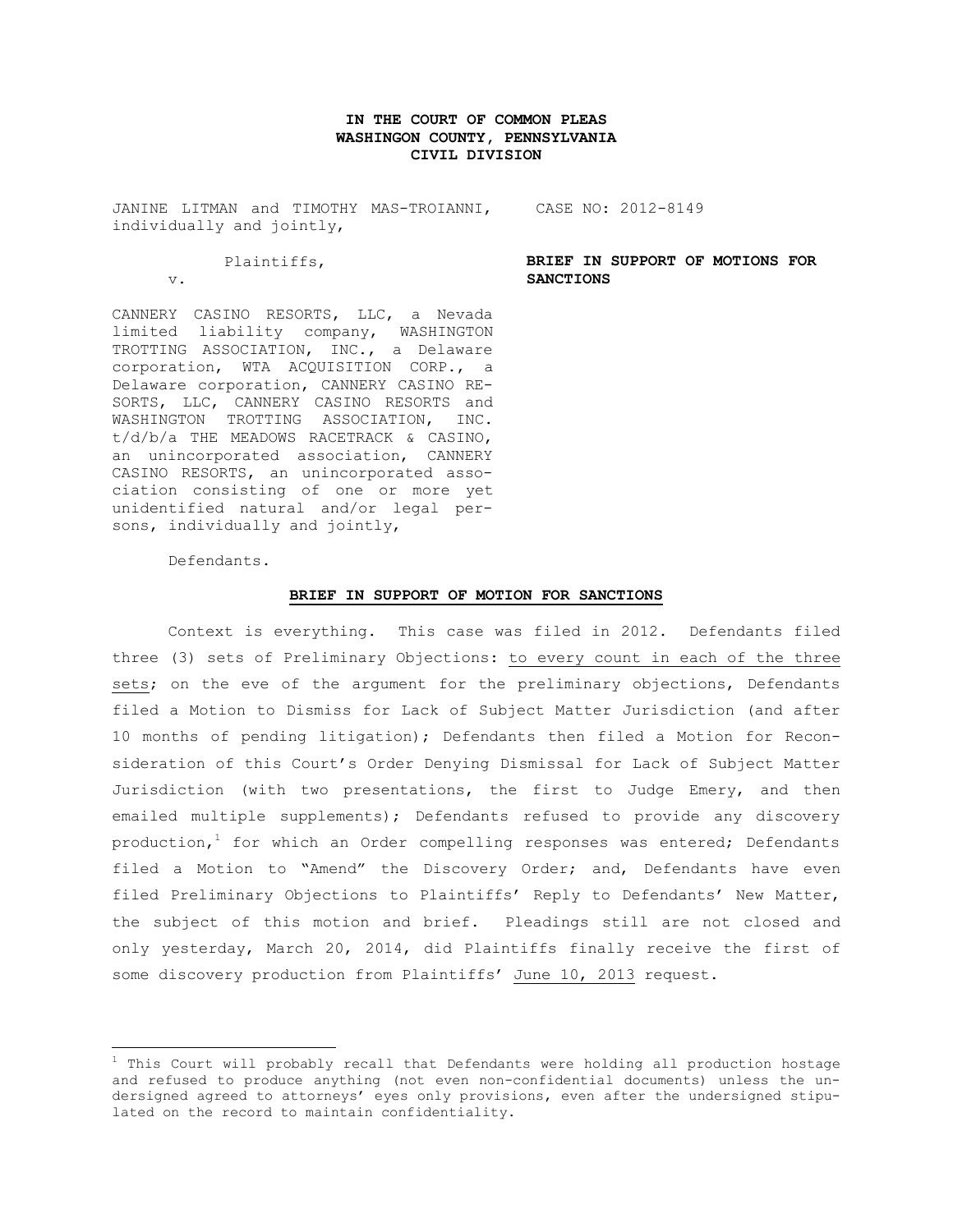The Motion for Sanctions was served and filed by Plaintiffs because Defendants' actions are not calculated to litigate this case on the merits, but are without merit, frivolous, and intended to increase the cost of litigation to burden and to harass Plaintiffs.

On February 10, 2014, as has been the case repeatedly, Defendants served more objections, this time being Preliminary Objections to Plaintiffs' Reply to New Matter. On the same date, Plaintiffs served a 1023.2 Motion for Sanctions.

Defendants "Preliminary Objections" ostensibly fail to reference a basis pursuant to Pa.R.Civ.P. 1028, which is the provision that grounds proper preliminary objections. Defendants even pleaded in "New Matter" averments regarding the claims and subject-matter jurisdiction in complete and utter disregard of the multiple rulings of this very Court. That is, Defendants are simply being contrite and contrary to this Court's rulings, to wit, Defendants averred:

# **1. Plaintiffs' Complaint fails to state a claim upon which relief can be granted.**

# **14. The Court lacks subject matter jurisdiction over Plaintiffs' claims.**

Defendants' counsel signed pleadings with these averments, among others, notwithstanding all of the prior motion practice, and this Court's rulings (and even following significant time and argument for Defendants' request for reconsideration of this Court's subject-matter jurisdiction ruling). Defendants claim this time is that Plaintiffs' denials must, once again, re-state facts already in dispute of record. However, the Pennsylvania Rules of Civil Procedure, Rule 1019(g), are clear:

**Any part of a pleading may be incorporated by reference in another part of the same pleading or in another pleading in the same action. A party may incorporate by reference any matter of record in any State or Federal court of record whose records are within the county in which the action is pending, or any matter which is recorded or transcribed verbatim in the office of the prothonotary, clerk of any court of record, recorder of deeds or register of wills of such county.**

Pa.R.Civ.P. 1019(g) (emphasis supplied). Pursuant thereto, Plaintiffs are entitled to deny factual averments with the contents of the pleading already of record. Indeed, Defendants' "New Matter" (such as naming their motion ef-

2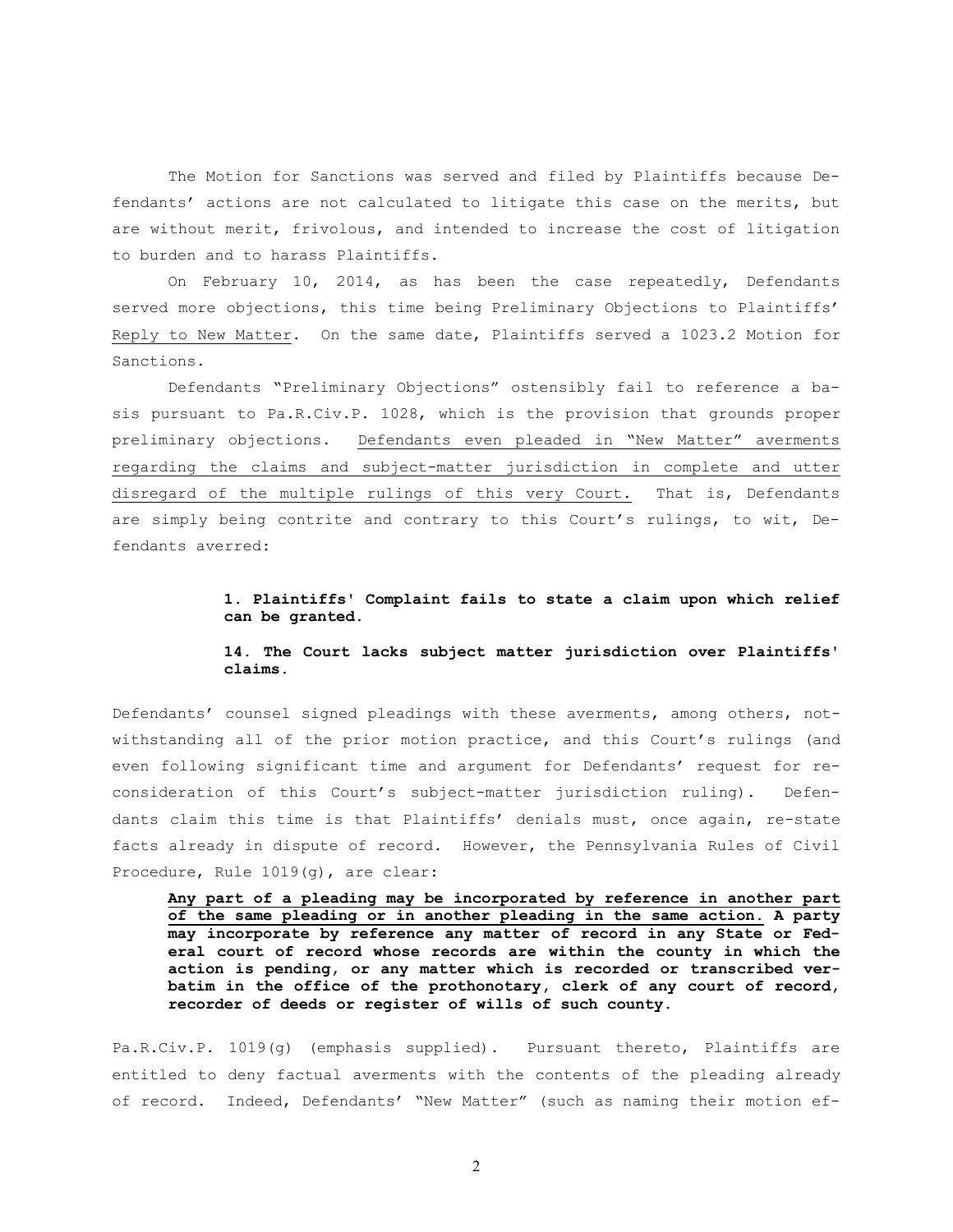fectively to rescind this Court's discovery order as an "Amendment") is not "New" but merely argumentative "to the contrary" provisions that could have been, were, or should have been argued in Defendants' Answers in chief. The "New Matter" items are merely facts already in contention by Plaintiffs' averments and Defendants' prior denials.

Rule 1023.1 provides, in pertinent part:

**(c) The signature of an attorney or pro se party constitutes a certificate that the signatory has read the pleading, motion, or other paper. By signing, filing, submitting, or later advocating such a document, the attorney or pro se party certifies that, to the best of that person's knowledge, information and belief, formed after an inquiry reasonable under the circumstances,**

**(1) it is not being presented for any improper purpose, such as to harass or to cause unnecessary delay or needless increase in the cost of litigation,**

**(2) the claims, defenses, and other legal contentions therein are warranted by existing law or by a nonfrivolous argument for the extension, modification or reversal of existing law or the establishment of new law[.]**

After Plaintiffs' counsel took the time and endured the burden of sending the 1023.1 notice, Defendants informally stated that they would remove certain Preliminary Objections. See, Certification, Exhibit 3. To this, Plaintiffs' counsel took the time and endured the further burden to notice Defendants to meet their record Preliminary Objections with a formal withdrawal of Preliminary Objections. See, Certification, Exhibit 4. Defendants have obdurately refused the request and all of Defendants' Preliminary Objections remain of record, including the continued claims that contradict this Court's rulings.

Whether or not withdrawn of record, the crucial fact is that the act was done only after the undersigned had to take the time and endure the burden of preparing the motion for sanctions. The Court can now observe the course of conduct by Defendants. Defendants have contritely failed to withdraw of record within the 28 days. Even so, Defendants' initial act itself at the time of filing the initial set of Preliminary Objections is evidence for this Court to view the context of the items that may remain, whether formally or informally.

For the context of this case, as it has been seen and reviewed by this Court, the Defendants' Preliminary Objections are being presented for an im-

3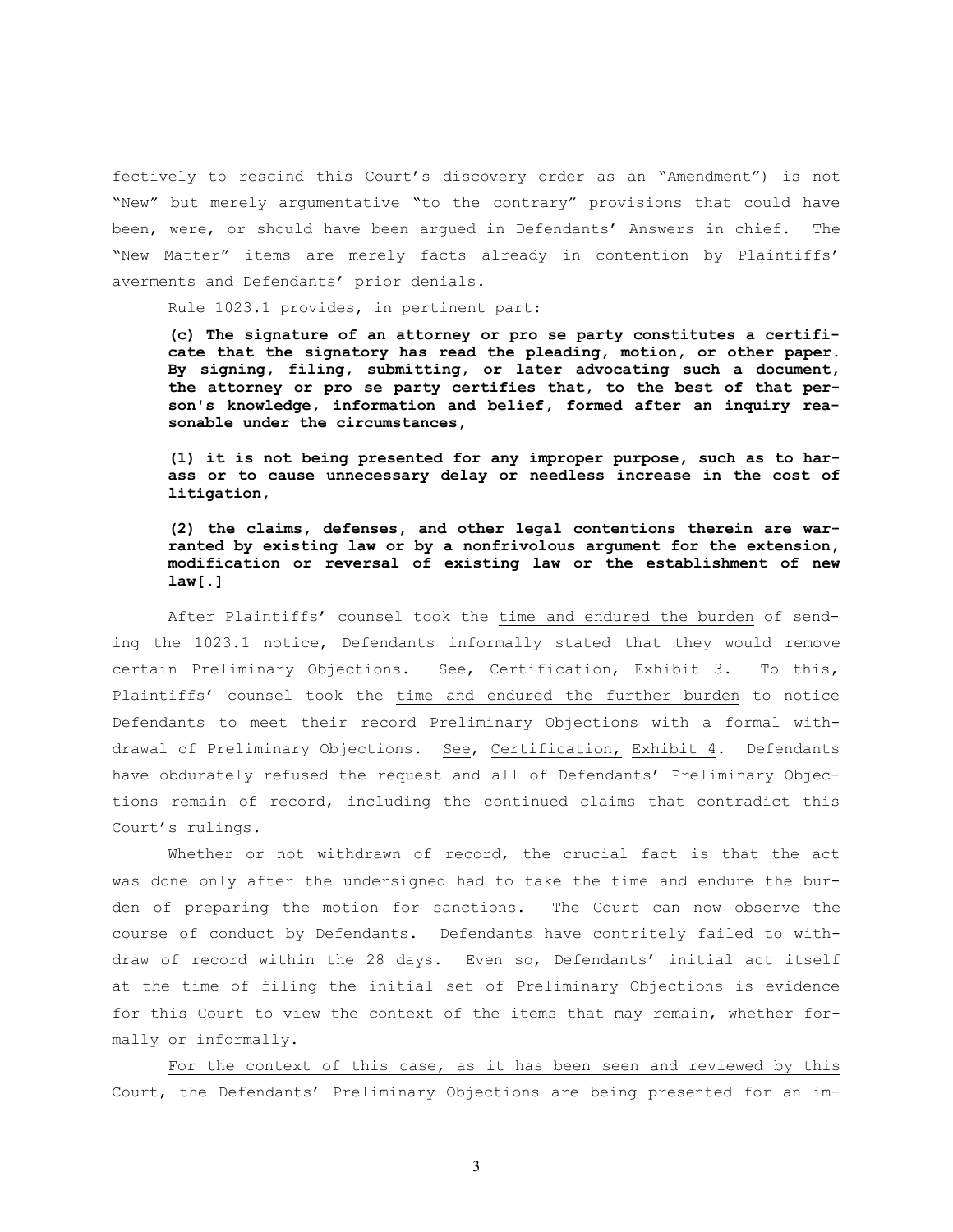proper purpose, and to harass or cause unnecessary delay or needless increase in the cost of litigation in violation of Pa.R.Civ.P. 1023.1. Context is everything, and Defendants should be sanctioned.

Plaintiffs seek sanctions against all the Defendants and its counsel of record, as well as an admonishment for such conduct.

WHEREFORE, Plaintiffs request the stated sanctions and admonishment fsstated herein.

March 21, 2014

Respectfully submitted, TEV LAW GROUP, PC By: /Gregg Zegarelli/ Gregg R. Zegarelli

Z E G A R E L L I Technology & Entrepreneurial Ventures Law Group, P.C. 2585 Washington Road, Suite 134 Summerfield Commons Office Park Pittsburgh, PA 15241 412.765.0401 mailroom.grz@zegarelli.com